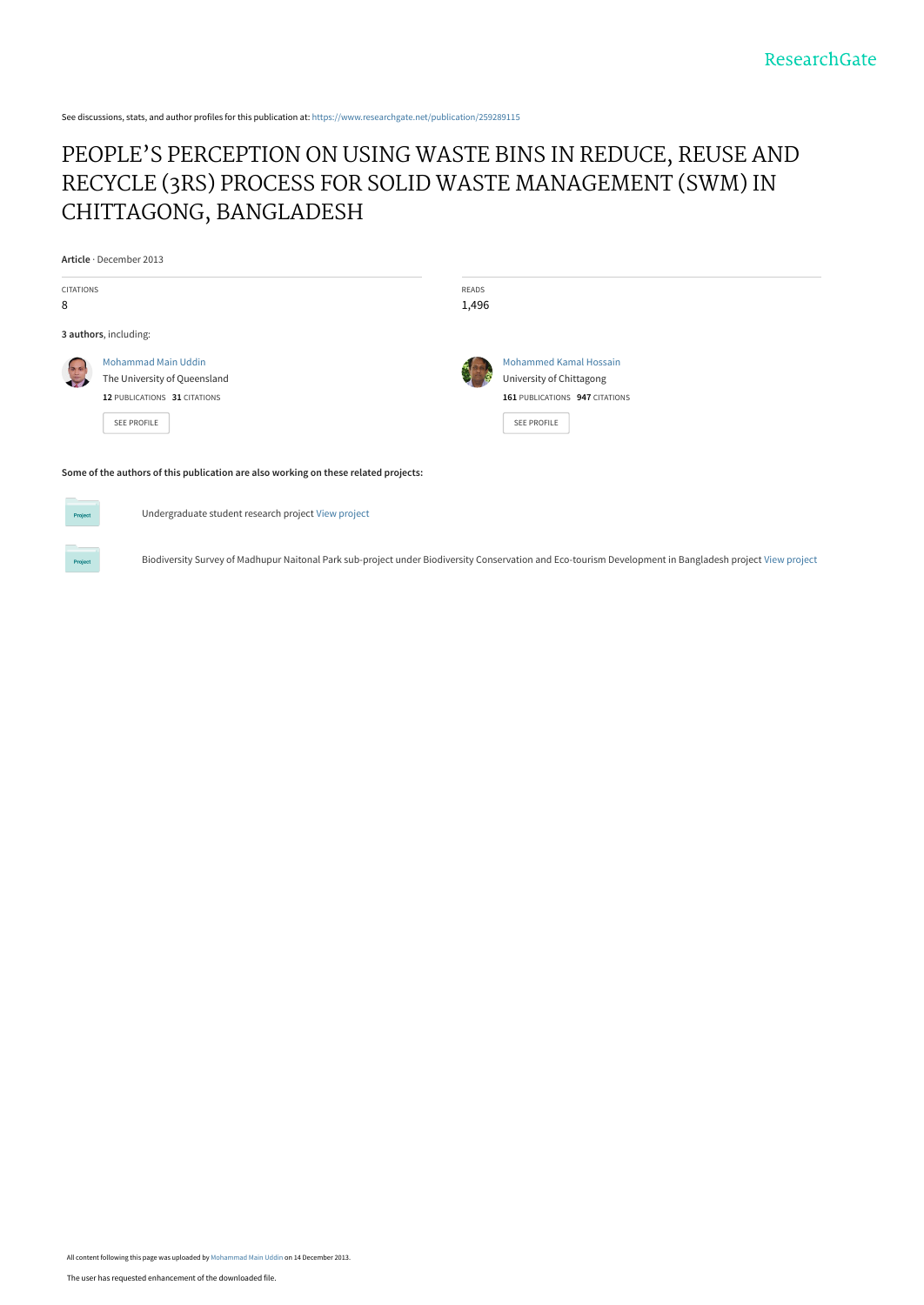## **PEOPLE'S PERCEPTION ON USING WASTE BINS IN REDUCE, REUSE AND RECYCLE (3RS) PROCESS FOR SOLID WASTE MANAGEMENT (SWM) IN CHITTAGONG, BANGLADESH**

# **Nishita Ivy, Mohammad Main Uddin \* and Mohammed Kamal Hossain**

Institute of Forestry and Environmental Sciences, University of Chittagong, Chittagong-4331. Bangladesh.

\*Correspondence to: main@cu.ac.bd

Accepted 29<sup>th</sup> October, 2013

### **ABSTRACT**

The concept of 3R<sub>S</sub> has recently been adopted by the Department of Environment (DoE), Bangladesh under the **"Climate Change Trust Fund" for reducing emission of Green House Gases (GHGS) from unhygienic dumping of solid waste in Chittagong, Bangladesh. A purposive sampling method was used to select the study areas and the data were collected using a simple random sampling method wherein two different questionnaires were administered to the local households and waste dealers respectively. The household's survey was conducted to explore people's perception on adopting 3Rs concept for Solid Waste Management (SWM) in three selected areas of Mohammadpur, Suganda and Alfalah Gali of Chittagong city in 2012. Three types of 61,200 waste bins had been distributed among 20,400 families in 22 project areas, in which 40%, 55% and 35% respondents were interested to separate their waste as source segregation at three sampled areas respectively. 55%, 65% and 45% respondents were positive towards reducing waste in the same areas respectively, whereas 65%, 75% and 60% respondents were found positive on reusing waste in the areas respectively. 75%, 85% and 70% respondents showed positive response in recycling of waste. The collection of scrap iron, and its percentage, by local shop-keepers was maximum (1500 kg/day and 60%) as a recyclable material followed by paper (450 kg/day and 30%) and plastic (250 kg/day and 10%). Paper showed highest profit (28.57%) as a recyclable material followed by plastic bottle (18.75%), aluminium and scrap iron (14.29%). Proper practice of 3Rs concept in the urban areas could be the way of sustainable SWM, reducing the emission of GHGs which is responsible for global climate change.**

**Keywords**: Green-Yellow-Red colored waste bins, 3Rs, perception, SWM, GHGs

#### **INTRODUCTION**

Solid Waste Management (SWM) is one of the most immediate and serious issues of greatest concern especially in the developing world. This is due to rapid urbanization taking place on an enormous scale in the cities of Asia, Africa and Latin America and also, cities currently account for two third of population growth in developing world [1]. With the unplanned urbanizations and rapid growth of middle class families with changing lifestyle, most of the Asian countries face great challenge of managing waste [2]. In Municipal Solid Waste Management (MSWM) of developing countries, five typical problem areas can be identified: i) inadequate service

coverage, ii) operational inefficiencies of services, iii) limited utilization of recycling activities, iv) inadequate management of non industrial hazardous waste, and v) inadequate landfill disposal [3]. Improper solid waste management is considered to be one of the most burning and serious environmental problems in Bangladesh [4]. Solid waste is irreparably degrading the urban environment and placing a serious threat to the natural resources [5]. The environmental degradation caused by inadequate waste disposal can be aggravated by the contamination of surface and groundwater through leachates, soil contamination through direct waste contact or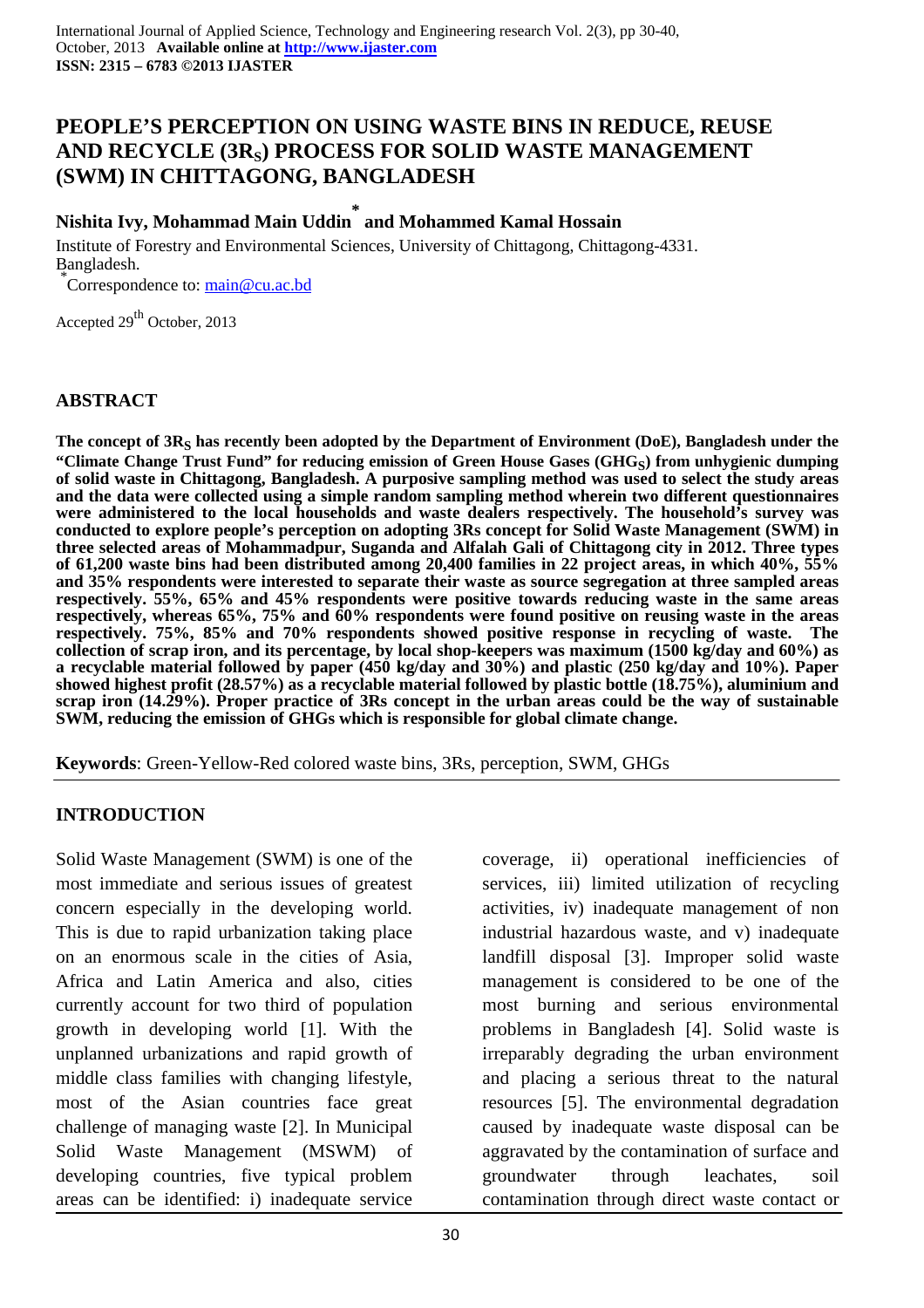leachates, air pollution by waste burning, spreading of diseases by different vectors like birds, insects and rodents, or the uncontrolled release of methane by anaerobic waste decomposition [3].

Bangladesh is the world's seventh highest populated country and one of fastest urbanized countries [6]. But with the conventional system of collection, transportation and crude dumping of solid waste, municipal areas of Bangladesh are generally facing rapid deterioration of environmental and sanitary condition. Municipal services in most cities and towns are already over-burdened, and simply cannot meet the growing demand for municipal services resulting from unhygienic in the neighborhoods [7]. It is estimated that approximately 13,332 tons of waste is produced per day in the urban areas of Bangladesh, which is over 4.86 million tons annually. It is projected that this amount will grow up to 47,000 tons/day and close to 17.2 million tons per year by 2025, due to growth both in population and the increase in per capita waste generation [10]. But waste collection rate ranges from 44.30% to 76.47% in major cities [8]. Chittagong city is the second largest and commercial capital city in Bangladesh. The average generation of solid waste in the urban areas of Chittagong is about 0.5kg/person/day and 1550 tons per day [9]. The solid waste generation of the urban areas in Chittagong city is increasing proportionately with the growth of its population, which is posing serious threat to the management and disposal systems [10]. The above mentioned problem can be remedied and waste can be turned into resource if it is handled and managed in an appropriate and proper way. It is evident that only a strategy, Reduce, Reuse and Recycle (3Rs), could play a major role in terms

of managing waste and conserving natural resources [2]. The 3Rs have been considered to be a significant issue for waste management and a way of promoting ecological balance through conscious behavior and choices for solid waste management [11]. The concept 3Rs can solve the existing problems of solid waste management like requirement of sites for landfill, overburden of increased amount of solid waste and detrimental environmental conditions.

In this regard, these three options of waste management should be followed in a proper way with cooperative involvement of government bodies, City Corporations, Non Government Organizations (NGOs), Community Based Organizations (CBOs) and local people. 120,000 urban poor from the informal sector are involved in the recycling trade chain of Dhaka city and 15% of the total generated waste in Dhaka (mainly inorganic) which amounts to 475 tons/day are recycled daily [8]. Recently, the government of Bangladesh has been implementing a project commonly known as 3Rs pilot project in two main cities- Dhaka and Chittagong. The purpose of implementation of the project is to tackle climate change by reducing green house gas emissions from solid waste. If the project is successfully implemented, then it will set a great example for proper management of solid waste. The present study was undertaken to find out the people's perception on using three types of waste bins (Green color for biodegradable waste, yellow color for recyclable waste and red color for hazardous waste) in Reduce, Reuse and Recycle (3Rs) process for solid waste management of port city, Chittagong, Bangladesh.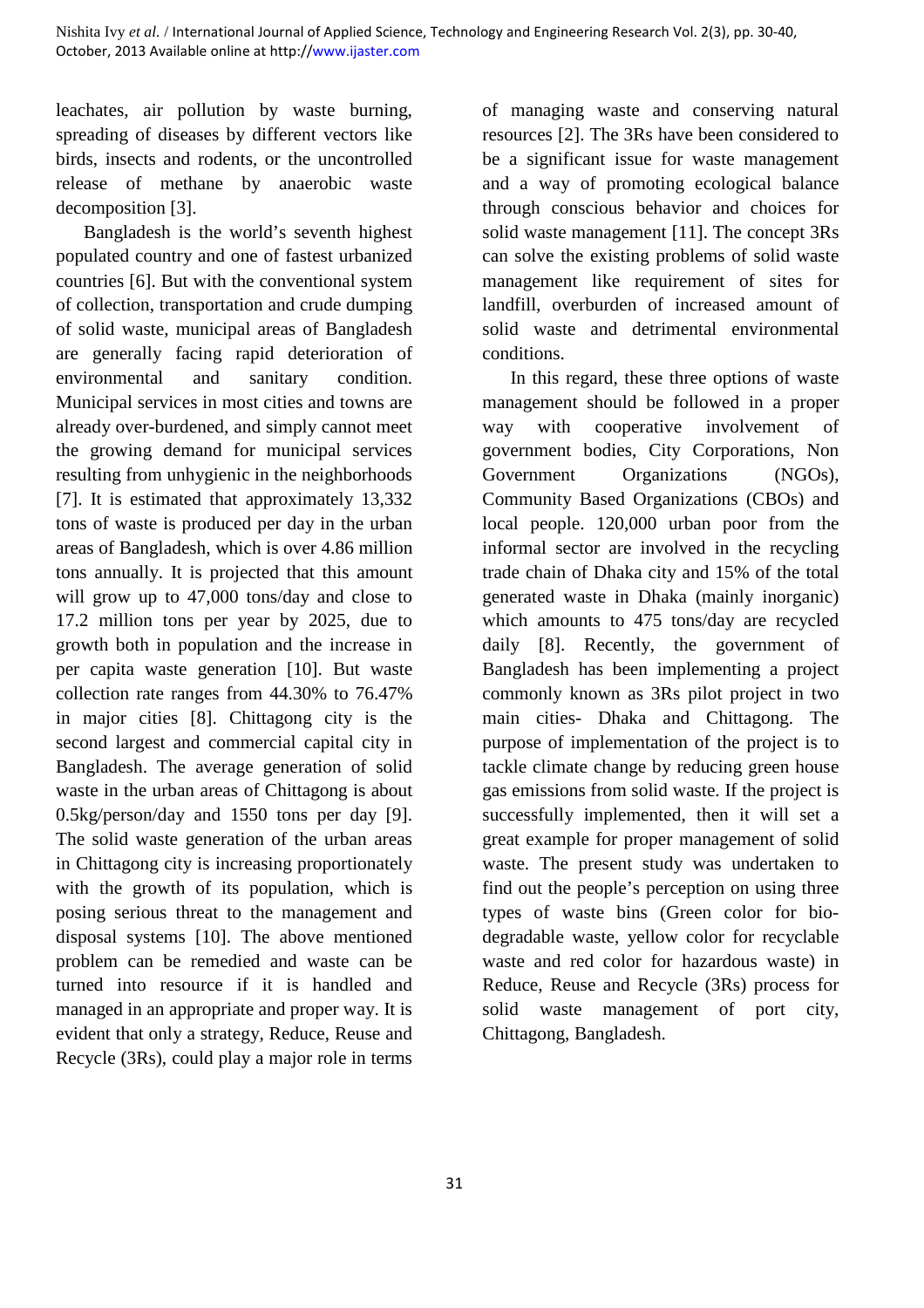

**Figure 1:** Map of Chittagong showing study area under 3Rs pilot project

#### **STUDY APPROACH**

Chittagong is the port city and commercial capital of Bangladesh which is located in between 22.3636<sup>0</sup> N latitude and 91.8033<sup>0</sup> E longitudes. The primary data from two different sources were utilized in the research study: questionnaires for household survey and waste dealers involved in recycling. A purposive sampling method was used to select the study area and the data were collected using a simple random sampling method wherein two different questionnaires were administered to the local households and waste dealers (shop-keepers) respectively. After sampling design, the study was conducted in three selected areas of Chittagong city namely Mohammadpur, Suganda and Alfalah Gali from 22 project areas under the Reduce, Reuse and Recycle (3Rs) pilot project by Department of Environment (DoE), Bangladesh (Figure 1).

Two different questionnaires were designed, tested and modified to collect data on the use of three colored waste bins (Green for biodegradable waste, yellow for recyclable waste and red for hazardous waste) for assessing households' attitudes toward reduce and reuse of waste, and to assess recycling done by informal sector. Moreover, the questionnaires included socioeconomic and daily solid waste traits, households' attributes to use waste bins for source segregation, supplied by Department of Environment (DoE), Bangladesh. A total of 60 households containing 20 households from each sampled area were surveyed randomly. 15 shops (waste dealers) have purposively been selected and surveyed from Mohammadpur area only to know the status of recyclable materials supplied from the households. Before collecting primary data, project activities under the 3Rs initiative involving distribution of three types of waste bins for the source segregation of solid waste was examined and relevant information and secondary data were obtained from the Department of Environment (DoE), Chittagong divisional office, Bangladesh. The collected data were then sorted and analyzed by computer software of MS Excel and SPSS.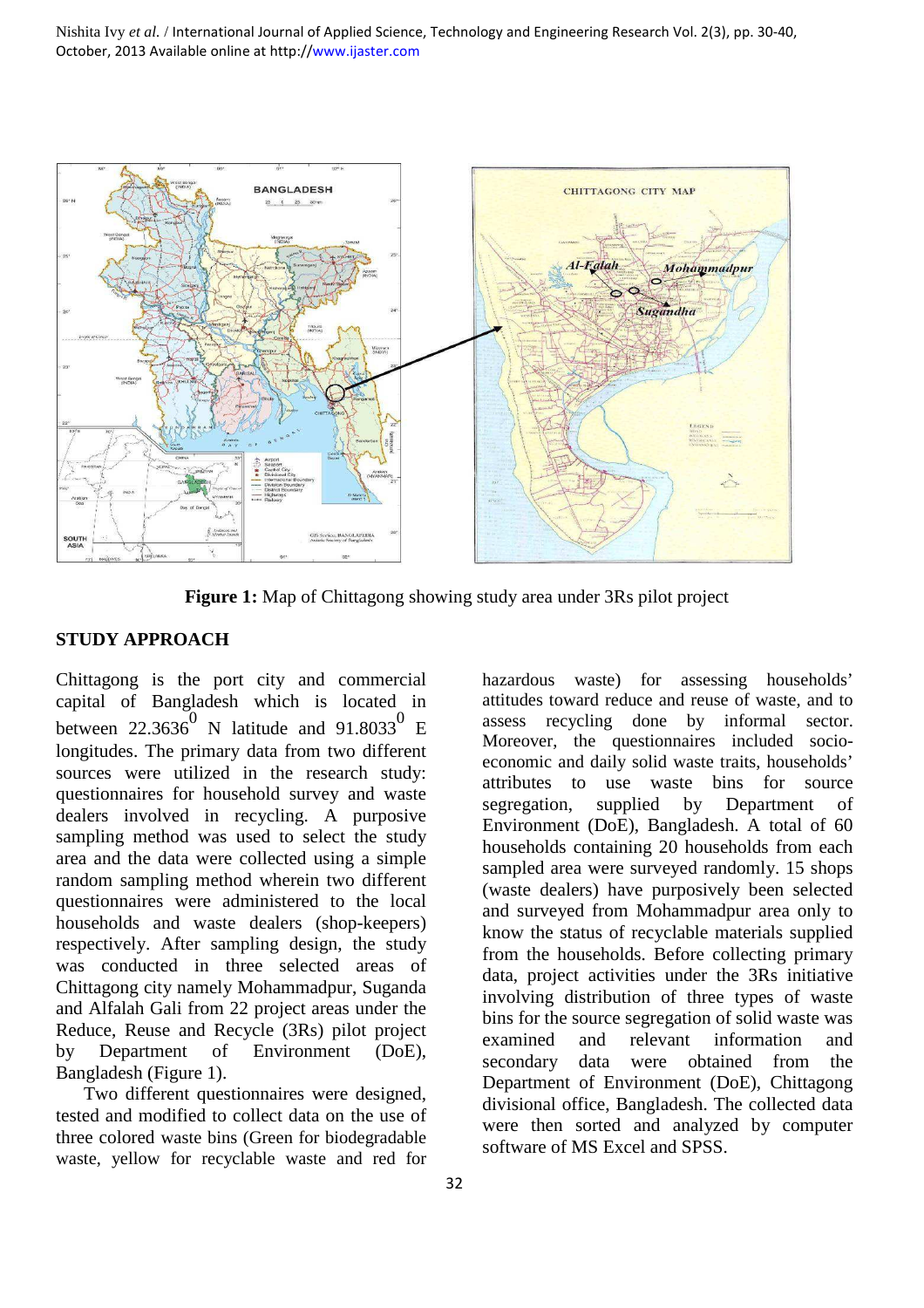### **RESULTS**

#### **Distribution of waste bins to the residents**

For the purpose of source separation of waste, three types of waste bins (Green, Yellow and Red) have been distributed among 20,400 families of 22 project areas in Chittagong City Corporation (Figure 2). Among the 20,400 families involved in the 3Rs project, a total of 61,200 waste bins have been distributed by the NGOs (Non Government Organizations) with the supervision of Department of Environment (DoE), Bangladesh (Figure 3). Each family received three waste bins to keep three types of wastes- biodegradable (Green), recyclable (Yellow) and hazardous waste (Red). The residents of Mohammadpur (2,695 families) received maximum number of waste bins (8,085 waste bins), whereas residents of Sanonda residential area (255 families) received minimum number of bins (765 waste bins) (Figure 2 and 3).

#### **Perception of the respondents on using waste bins at source**

The households of the respondent were surveyed asking their perception to the use of waste bins for the purpose of source separation of waste. The respondents of Suganda residential area were found more positive towards source separation than other two sampled areas. Almost 55% of the respondents in Suganda residential area separate their waste in the three different bins distributed by DoE, whereas 40% of the respondents in Mohammadpur area and 35% of the respondents in Alfalah Gali area constitute those that use the waste bins to separate their waste. On the other hand, respondents of Alfalah Gali were found more negative towards source separation than the other two areas. 65% of respondents in Alfalah Gali area do not separate their waste, whereas 60% of respondents in Mohammadpur area and 45% of respondents in Suganda do not separate waste at source of origin (Figure 4).

### **Respondents' perception on Reduce, Reuse and Recycle**

The household's opinion on reduce, reuse and recycle were recorded from the respondents of Mohammadpur, Suganda and Alfalah Gali area. The respondents of Suganda were found more positive about 3Rs (Figure 5). The respondents of Suganda (65%) showed highest positive attitude towards reducing waste followed by Mohammadpur (55%) and Alfalah Gali (45%) respectively, whereas 75% of the respondents in Suganda showed positive attitude towards reusing the waste followed by Mohammadpur (65%) and Alfalah Gali (60%) respectively. In case of recycling, the respondents of Suganda (85%) showed positive attitude followed by Mohammadpur (75%) and Alfalah Gali (70%) respectively (Figure 5).

#### **Estimation of average quantity and composition of recyclable waste in sampled shops**

Among the recyclable materials, the average quantity of scrap iron collected and its percentage (1500 kg/day and 60%) were found maximum in comparison to paper (450 kg/day; 30%), plastic (250 kg/day; 10%), aluminum (55 kg/day; 2.20%) and copper  $(12 \text{ kg/day}; 0.50\%)$ respectively (Figure 6). On the other hand, profit from the selling of paper was more (28.57%) than plastic (18.75%), scrap iron and aluminium (14.29%), and copper (9.89%) respectively (Figure 7).

#### **Analysis of 3Rs approaches adopted by Department of Environment (DoE)**

The Department of Environment (DoE), Bangladesh has adopted a project on Reduce, Reuse and Reycle (3Rs) where source segregation is a major issue (Figure 8). The DoE has taken initiatives to distribute three types of waste bins among the households for separating the waste as biodegradable, recyclable and toxic substances (Figure 8). The approach of 3Rs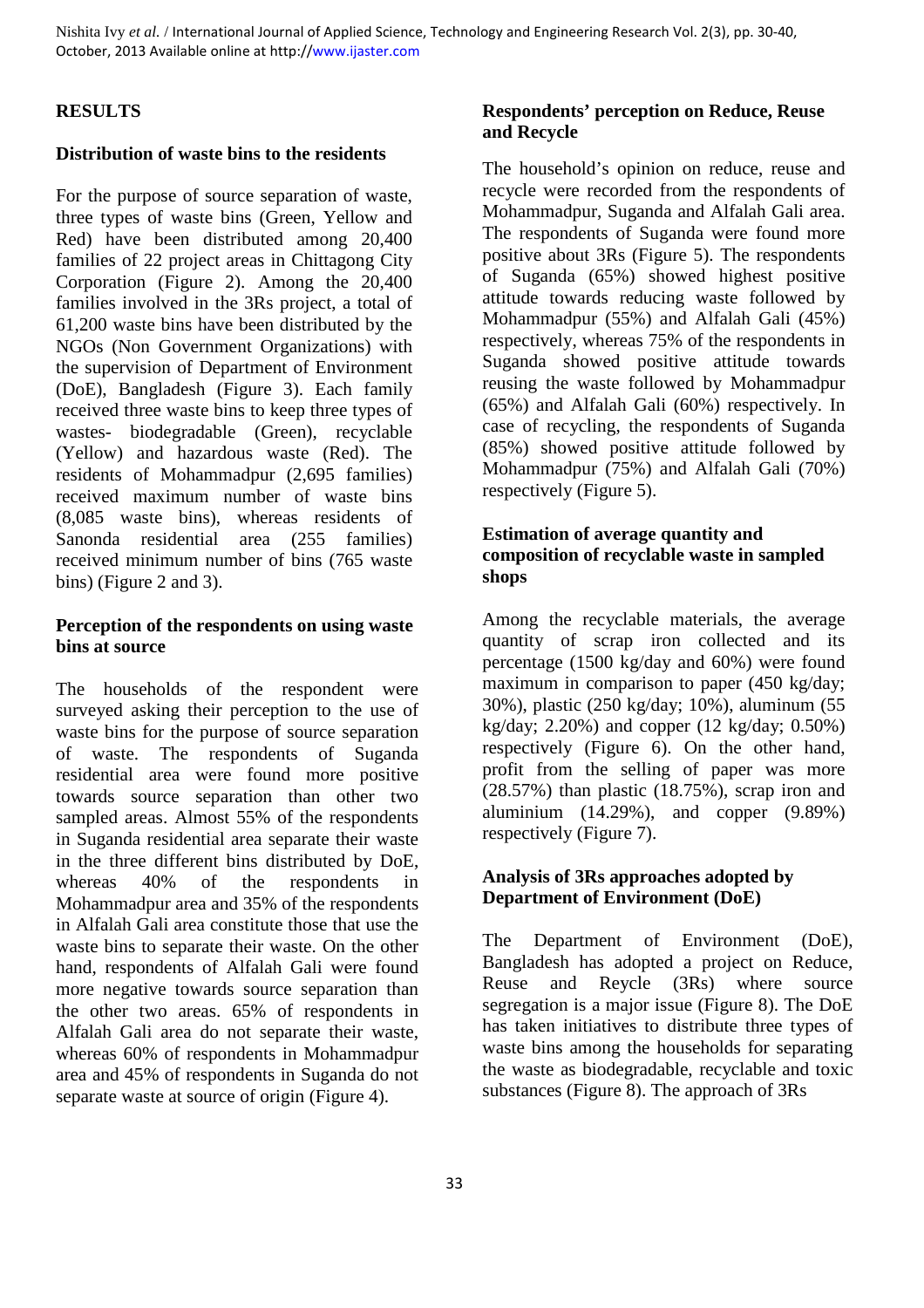adopted by DoE is in operation at some selected locations of both Dhaka and Chittagong city where the respondents showed positive attitudes towards the use of the three types of waste bins as source segregation.

#### **DISCUSSION**

It was found that 45%, 35% and 55% people are not interested in reducing the waste in Mohammadpur, Suganda and Alfalah Gali areas respectively. Regarding the reuse of waste, almost 35%, 25% and 40% respondents were found negative in these three areas respectively. In case of recycling, almost 25%, 15% and 30% respondents were found negative in Mohammadpur, Suganda and Alfalah Gali respectively. Considering profits from recycling found from shops surveyed, the materials which are more profitable (scrap iron, paper, aluminium and plastic) should be recycled in more quantities. For that purpose, recycling center near source of waste can be introduced under the 3Rs project. Human waste, municipal solid waste and industrial waste are the three major sources of environmental pollution in Bangladesh where the most serious concern is the crude open dumping of solid wastes in low lying areas leading to potential surface and groundwater contamination [12]. If a proper plan for solid waste management is not taken for the growing megacities of Dhaka and Chittagong, severe pollution problems and degradation of the urban environment appears to be the inevitable outcomes [13]. The qualities of refuge characteristics vary not only from city to city, but within the city itself and also seasonally [14]. The per capita solid waste production in cities like Bombay, Calcutta, Madras and Delhi ranges from 0.45 to 0.6 kg/day, however it is least in qualities when compared to American cities [15] where reducing the waste before it is generated is a logical way to save cost as well as natural resources. It reduces the municipal and commercial cost involved in waste collection, disposal and helps in protecting the local environment where source reduction is a part of community waste management plan [15]. In case of recycling, source reduction protects human health and the environment by removing the harmful substances from the waste stream, it also

34

conserves natural resources by reducing the demand for raw materials [15]. Paper and paperboard form the second largest component of domestic solid waste and contribute more than 13% of the total which is one of the most profitable activities [16]. The average component of metals in the solid waste stream is around 2%; ferrous metals like irons, steel and nonferrous metal like aluminium, copper, zinc, lead and silver, etc exist in the waste stream [16]. In the USA, 30.1% of the municipal solid waste is recovered and recycled or composted, 14.5% is burned and the remaining 55.3% is disposed off in landfills [14]. The per capita garbage production in the USA is 680 kg/person in the year 1996, which is two to three times more than in most of the developed countries and many times than in developing countries like Bangladesh [17, 18]. In 2000, recyclable materials found in the USA are batteries (96.4%), paper and paper board (45.4%), and yard trimming  $(56.9\%)$  [14]. By the year 2012, the collected recyclables potential was about 1.2 million tons per month in Brazil which could avail opportunities to 733,594 waste collectors or alternatively create 1.8 million family grants [19]. The Plastic Solid Waste (PSW) presented the challenges and opportunities to societies regardless of their sustainability awareness and technological advances [20]. In 1990, each individual in the world produced an average of 250 kg of Municipal Solid Waste (MSW) generating in total,  $1.3 \times 10^9$  tons of MSW, and ten years later, this amount almost doubled approximately at  $2.3 \times 10^9$  tons [21]. Solid waste management is a challenge for the cities' authorities in developing countries mainly due to the increasing generation of waste, the burden posed on the municipal budget as a result of the high costs associated to its management, the lack of understanding over a diversity of factors that affect the different stages of waste management and linkages necessary to enable the entire handling system functioning [22]. Increase in population, booming economy, rapid urbanization and the rise in community living standards have greatly accelerated the municipal solid waste generation rate in developing countries [23]. In 2009, the residential waste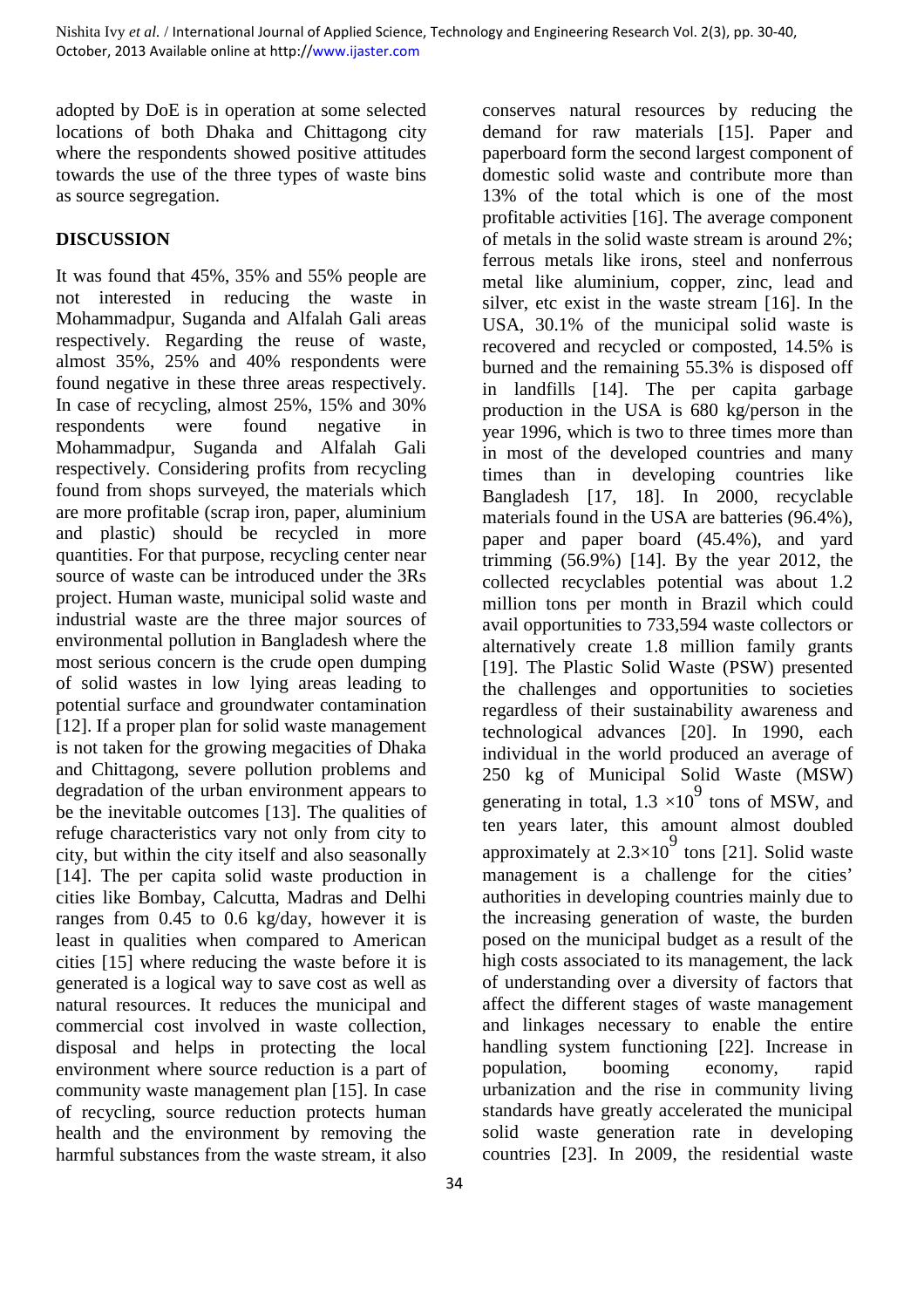generation rate was 0.28Kg/person/day and the average household waste generation was 1.48 kg/day in Chittagong City of Bangladesh where the household solid waste comprised of nine categories of wastes with vegetable and food waste being the largest component (72%) [24]. The commercial solid waste generation rate was found to be 0.44kg/person/day and the average commercial unit generated 3.61 kg of waste per day where vegetable and food waste was the highest (35%) followed by packaging material (14%) and plastic, polythene, rubber (13%) [25].



**Figure 2:** Number of families that received waste bins for source separation of household wastes



**Figure 3:** Distributed waste bins among families in the project areas



**Figure 4:** Respondents' opinion on the use of waste bins for source separation in sampled area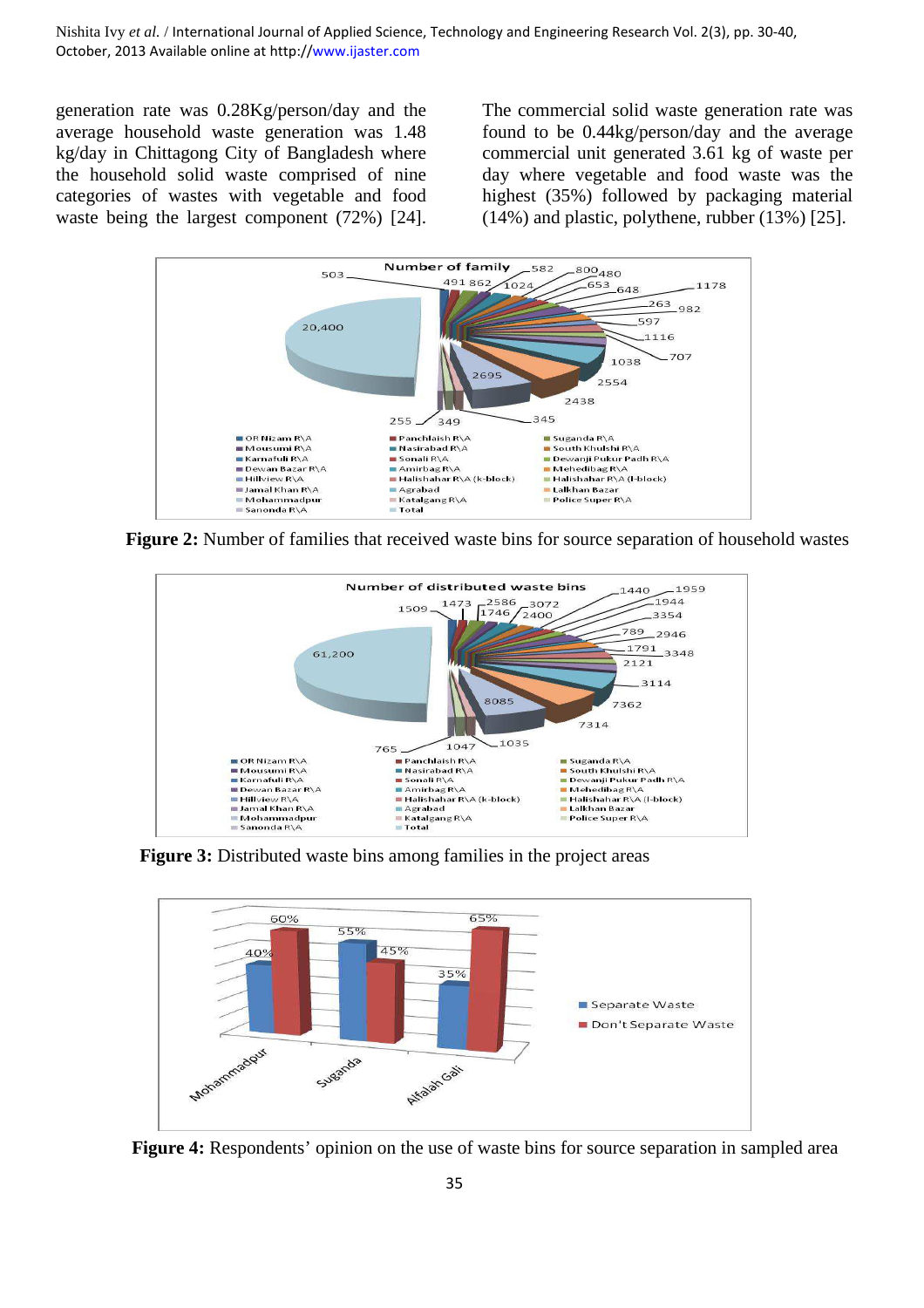

**Figure 5:** Households' opinion on reduce, reuse and recycle of household waste in sampled area



**Figure 6:** Average quantity and percentage of recyclable waste from the sampled area



**Figure 7:** Profit obtained from recyclable materials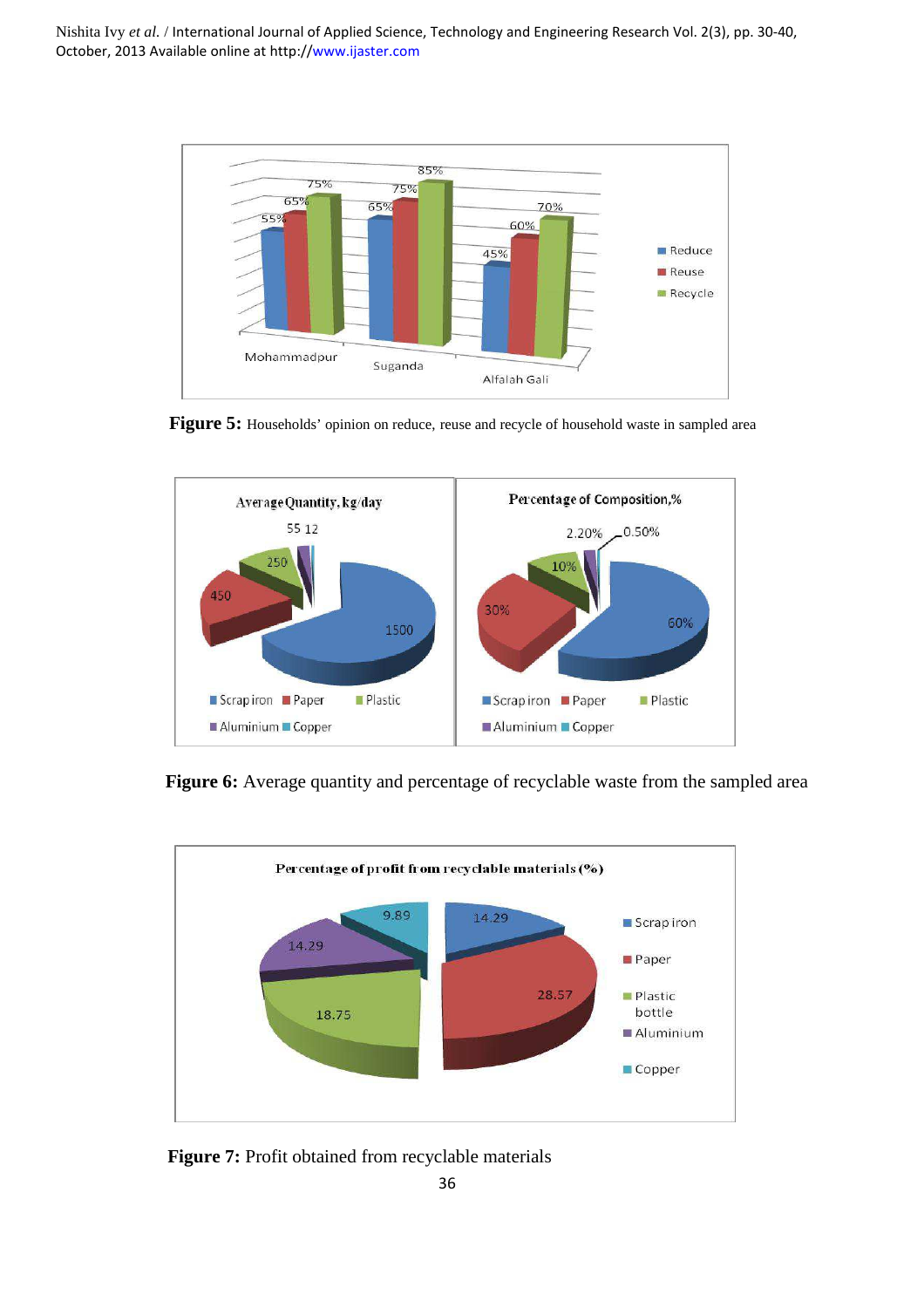

**Figure 8:** Flow diagram of 3Rs approaches of waste management adopted by Department of Environment, Bangladesh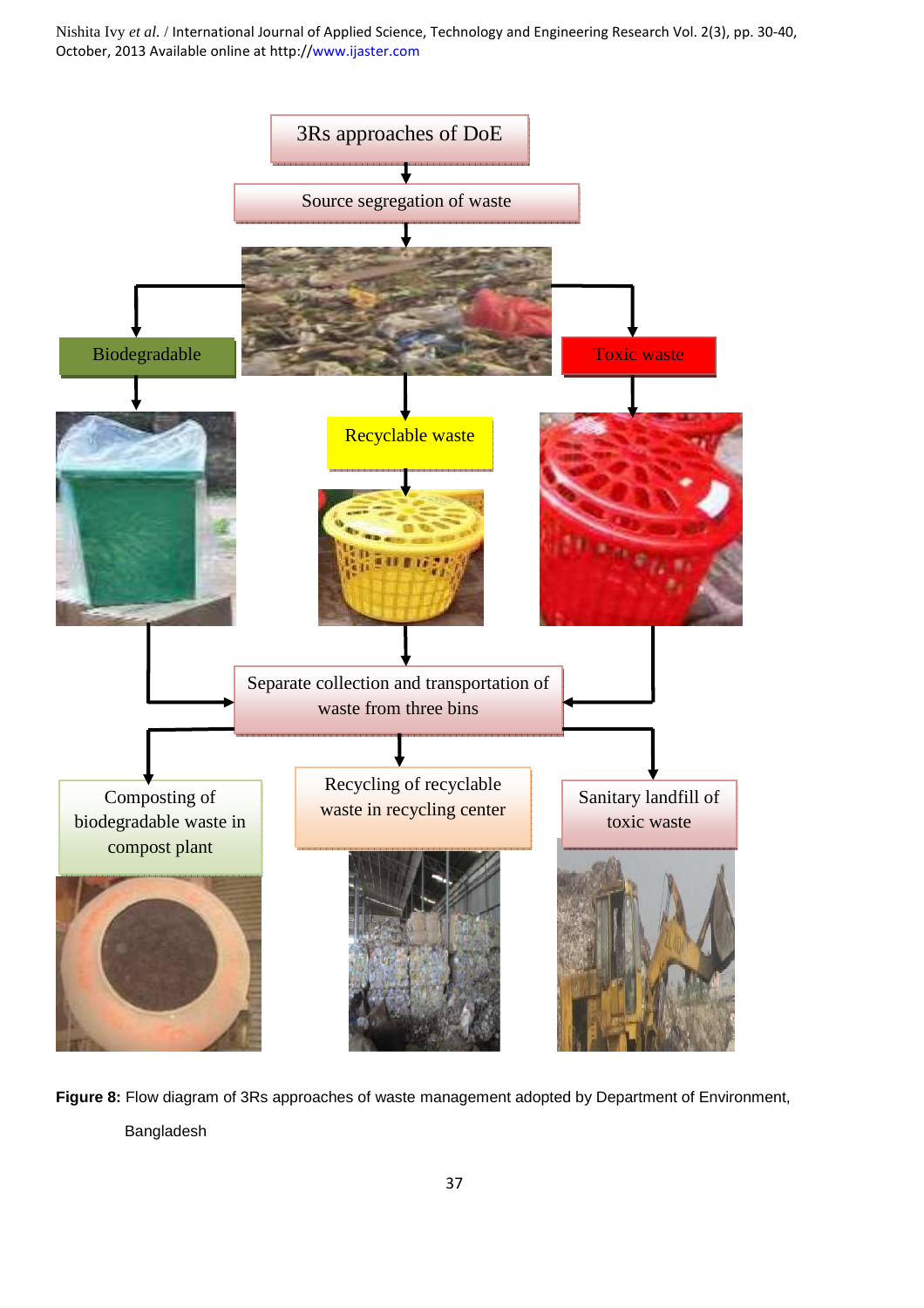#### **CONCLUSION**

In Bangladesh, the unhealthy condition of solid waste is more severe. The condition will turn into a more serious issue with the increase in urban population, if proper initiatives on solid waste management are not taken soon. It is very difficult to handle the large volume of waste in different cities and town without proper concern and maintenance by the government bodies, local bodies and NGOs involved in waste management. Moreover, the involvement of local people and communities is also important. Therefore, proper waste management is possible where 3Rs process is important in turning wastes into resources. The 3Rs project conducted by Department of Environment (DoE) has communication gaps lacking and inadequate coordination among City Corporation, local bodies and communities. Moreover, awareness build up between communities is also necessary. If these gaps and inadequacies can be overcome, then the initiative will be a good example of solid waste management. The households who receive waste bins should be motivated properly to keep waste separately in three colored bins (Green for biodegradable waste, yellow for recyclable waste and red for hazardous waste). It is also a matter of great concern to focus on separation, collection and distribution of wastes from the bins through the encouragement of individuals, local organizations, committees and City Corporation. For that purpose, distribution of waste bins and maintenance of these three types of bins in every household should also be monitored by the Department of Environment (DoE), Bangladesh, to ensure sustainable solid waste management and hence, reducing the emissions of green house gases.

#### **ACKNOWLEDGEMENTS**

The study would not have been possible without the assistance and support of Mr. Md. Zafar

Alam, Director, Department of Environment (DoE), Chittagong Divisional Office, Bangladesh, along with other officials and staffs of DoE, Chittagong. We would like to thank IFESCU teachers for their cordial help along with necessary direction and inspiration.

#### **REFERENCES**

- [1] Barton, C. (1990). "Towards A Healthier Urban Environment," Special Report; the Urban Challenge, UNDP, New York, USA.
- [2] Visvanathan, C., Andhikari, R. and Ananth, A. (2007). "3R practices for municipal solid waste management in Asia," Kalmar ECO-TECH 07 and Symposium on Environmental Chemistry, 26-28 November, Kalmar, Sweden.
- [3] Zurbrugg, C. (2002). "Urban Solid Waste Management in Low-Income Countries of Asia: How to Cope with the Garbage Crisis," Presented for: Scientific Committee on Problems of the Environment (SCPE), Urban Solid Waste Management Review Session, Durban, South Africa.
- [4] Alam, A.K.M.M., Saha, S.K., and Rahman, M.M.S. (2002). "Aspects of Solid Waste Management- A Case Study at Nirala Residential Area, Khulna, Bangladesh Environment," In: Ahmed, M.F., Tanveer, S.A., Badruzzaman, A.B.M. (Eds.), Bangladesh Poribesh Andolon (BAPA), Dhaka, Bangladesh.
- [5] Kumar, P.D., and Bhowmick, G.C. (1998). "Solid waste management – the obvious answer," In: Roy, D. (Ed.), Environment Management with Indian Experience. A.P.H. Publishing Corporation, New Delhi. 173pp.
- [6] Anon, (2004). "SAARC Workshop on Solid Waste Management. Country Paper Bangladesh," Department of Environment (DoE), Waste Concern, ITN-BUET, Dhaka, Bangladesh.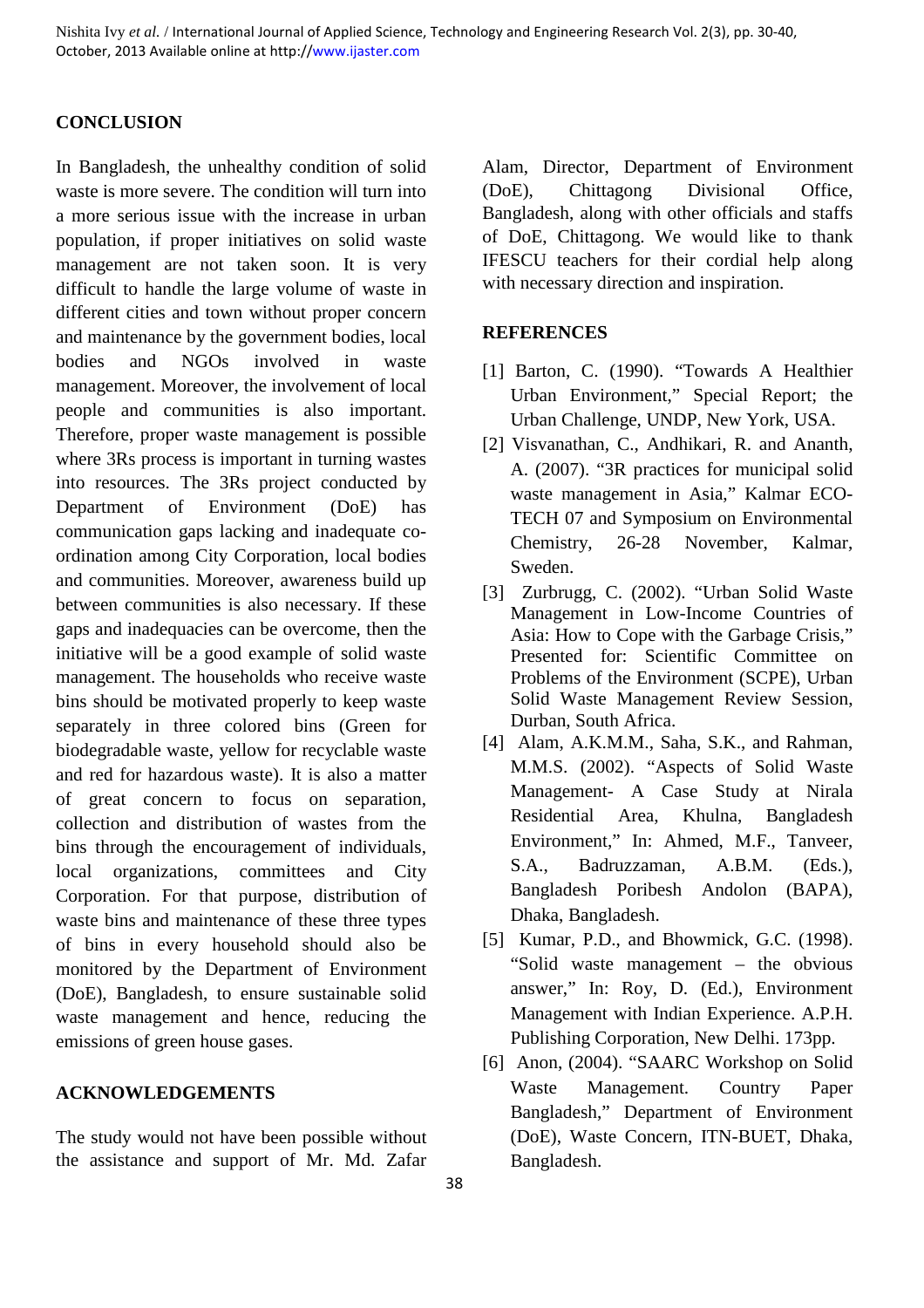- [7] Enayetullah, I., Sinha, A.H.M.M. and Khan, S.S.A. (2005). "Urban Solid Waste Mgt. Scenario of Bangladesh: Problems & Prospects," Waste Concern, Dhaka, Bangladesh
- [8] Enayetullah, I. and Hashmi, Q.S.I. (2006). "Community Based Solid Waste Management Through Public-Private-Community Partnership: Experience of Waste Concern in Bangladesh," 3Rs Asia Conference, Tokyo, Japan.
- [9] Sinha, A.H.M.M. (2006). "Community Based Solid Waste Management Through Public-Private-Community Partnership: Experience of Waste Concern in Bangladesh," Presented in 3R South Asia Expert Workshop, Katmandu, Nepal.
- [10] Sujauddin, M., Huda, S.M.S., and Houqe, A.T.M.R. (2008). "Household solid waste characteristics and management in Chittagong, Bangladesh." Waste Management 28:1688-1695.
- [11] Wikipedia (2011). "Waste Hierarchy." Available at http://www.wikipedia.com. Retrieved on November (2011).
- [12] Rahman, M.M. and Ali, M.A. (2000). "Waste management and environmental pollution in Bangladesh (water supply and waste management)," In: Ahmed, M.F. (Ed.), International Conference on Bangladesh environment (ICBEN). Bangladesh Poribesh Andolon (BAPA), pp. 425- 435.
- [13] Rahman, M. and Islam, M.M. (2000). "Urban growth pattern in Dhaka city and its problems of urban solid waste management (water supply and waste management)," In: Ahmed, M.F. (Ed.), International Conference on Bangladesh Environment (ICBEN), Bangladesh Poribesh Andolon (BAPA), pp. 436-443.
- [14] Hosetti, B.B. (2006). "Prospects and Perspective of solid waste management,"

New Age International (P) Ltd., India.

- [15] NEERI, (1983). "Solid waste management: A course manual," NEERI, Nagpur, India.
- [16] UNCHS, (1994). "Promotion of solid wastes recycling and reuse in the developing countries of Asia-a reference handbook of trainers," UNCHS, Kenya.
- [17] Miller, G. Jr. (1999). "Living in the environment: Principles, connections and solutions,"  $11<sup>th</sup>$  edition, Wadsworth publishers, Belmont, California, USA.
- [18] Miller, G.T. Jr. (2000). "Sustaining the earth," Coley publishing company.  $4<sup>th</sup>$ earth," Coley publishing company, edition, Boston, USA.
- [19] Fatima A., Morais L. and Kamal A. R. I. (2013). "MSW (Municipal solid waste) recycling as a mechanism for the social inclusion in Brazil." Int. J. of Environment and Waste Management 12 (3): 264 –279.
- [20] Salem, S.M.A., Lettieri, P. and Baeyens, J. (2009). "Recycling and recovery routes of plastic solid waste (PSW): A review." Waste Management 29: 2625–2643.
- [21] Beede, D.N., Bloom, D.E. (1995). "Economics of the generation and management of MSW," NBER Working Papers 5116. National Bureau of Economic Research, Inc.
- [22] Guerrero, L.A., Maas, G. and Hogland, W. (2013). "Solid waste management challenges for cities in developing countries." Waste management 33: 222- 232.
- [23] Minghua, Z., Xiumin, F., Rovetta, A., Qichang, H., Vicentini, F., Bingkai, L., Giusti, A. and Yi, L. (2009). "Municipal Solid Waste Management in Pudong New Area, China." Journal of Waste Management 29: 1227–1233.
- [24] Salam, M.A., Hossain, M.L., Das, S.R., Wahab, R. and Hossain, M.K. (2012), "Generation and assessing the composition of household solid waste in commercial capital city of Bangladesh". International Journal of Environmental Science, Management and Enginnering Research 1(4): 160-171.
- [25] Das, S.R., Hossain, M.L., Salam, M.A., Talukder, S., Wahab, Khanam M., Aktar, F.,